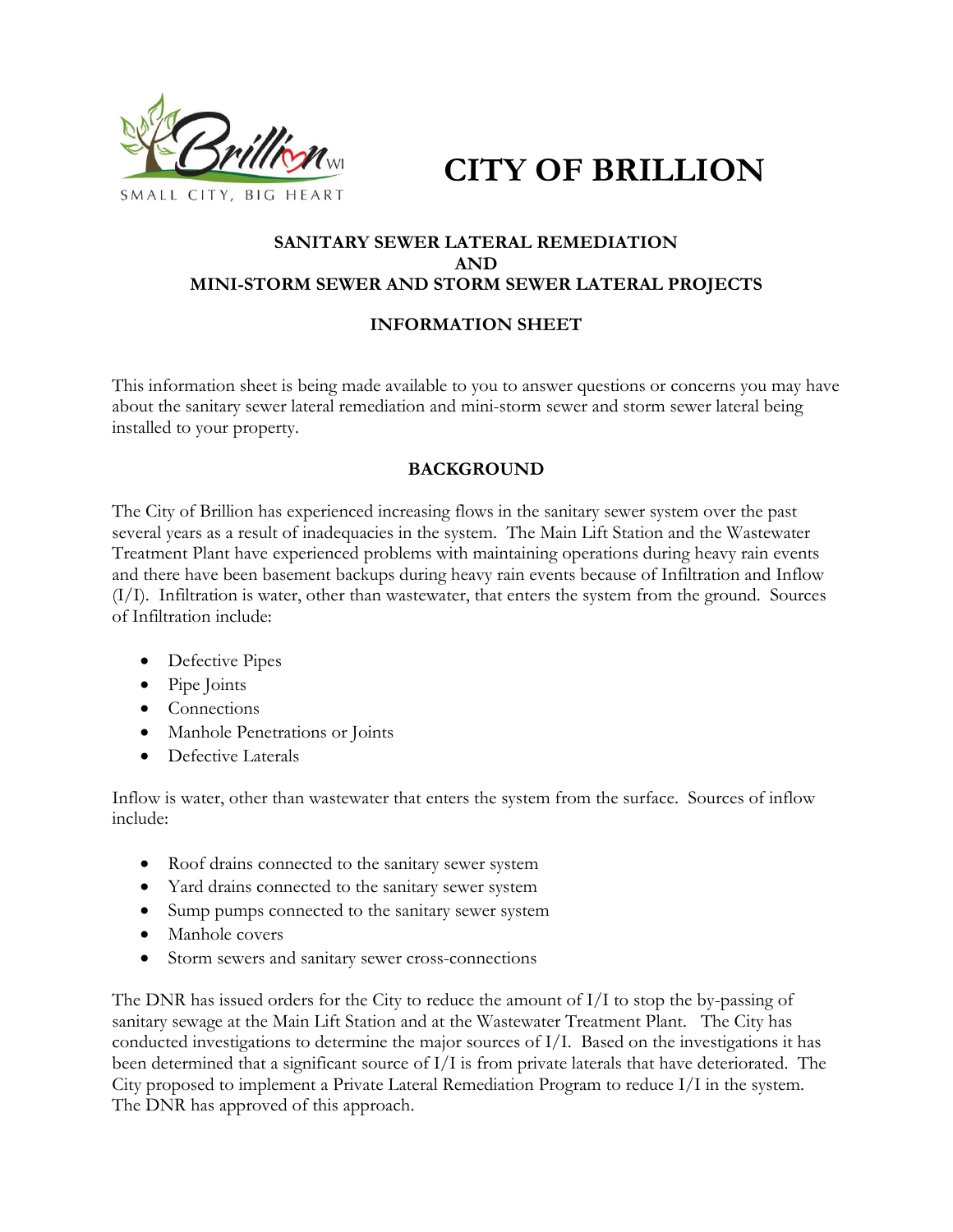#### **ORDINANCES**

The following have been adopted/amended to implement the I/I Reduction Program:

- **Private Sewer Laterals – Municipal Code Sec. 98-197.** Prevents significant water inflow and infiltration into the City's sanitary sewer system by assuring that private laterals are tested, inspected, maintained and repaired or replaced. The City of Brillion requires that the property owner replace/remediate their private sanitary sewer lateral if the lateral is found to be in violation of the City ordinances. **Sanitary sewer lateral remediation projects.** During a sanitary sewer remediation project, the City shall require that the property owner replace/remediate their private lateral if the lateral is found to be defective. The property owner shall, at the owner's expense, make the necessary repairs to correct the deficiency (ies). The property owner may elect to; contract with a properly licensed contractor to complete the repair, or have the City contractor complete the repair. All work needed to accomplish the repair shall be done at the expense of the property owner. The sanitary sewer lateral remediation projects may include;
	- o Replacement or remediation of defective private laterals.
	- o Installation of sump pump/pit and drainage tile where required under subsection 98- 297(d) or any other applicable law or ordinance.
	- o Construction of mini-storm sewer in the terrace per section 98-196.
	- o Construction of storm sewer laterals per section 98-196.
- **Stormwater and Groundwater Drains – Municipal Code Sec. 98-191.** No person shall make connection of roof downspouts, exterior foundation drains, areaway drains or other sources of surface runoff or groundwater to a building sewer or building drain that is connected directly or indirectly to a sanitary sewer. All existing downspouts, building sump pump discharge or groundwater drains, etc., connected directly or indirectly to a sanitary sewer shall be disconnected within 60 days of the date of an official written notice from the approving authority.
- **Storm Sewer and/or Laterals – Municipal Code Sec. 98.196.** The purpose of the ministorm sewer and storm sewer lateral installation is to provide abutting property owners with a dependable storm sewer and lateral to collect sump-pump discharge. Storm sewer and/or laterals shall be installed where possible as part of every street reconstruction project in the City and property owners shall be required to connect any sump pump discharge to the lateral. If main line storm piping does not exist in the street, storm sewer and/or laterals shall be installed, as agreed by the City Council, and shall be maintained by the City. The property owner is responsible to make the connection from the home to the storm lateral. The connection shall be made within 60 days after notification from the City. Property owners shall be assessed for 50 percent of the total cost of the storm sewer and/or lateral project based upon a front foot basis.
- **Stormwater Regulation Municipal Code Sec. 98-297.** The purpose of these regulations is to prevent safety hazards caused by inappropriate discharge of stormwater and reduce the unnecessary cost and burdens associated with treatment of stormwater by the wastewater utility. No persons may discharge stormwater from an outfall by combining such discharge with the sanitary sewer distribution or collection system of the City. No person may discharge stormwater from an outfall in such a manner that the discharge disperses directly onto the surface of any public sidewalk. **Sump pumps***.* All sump pumps installed for the purpose of discharging stormwater and/or clear water from foundation drains, basement drains and ground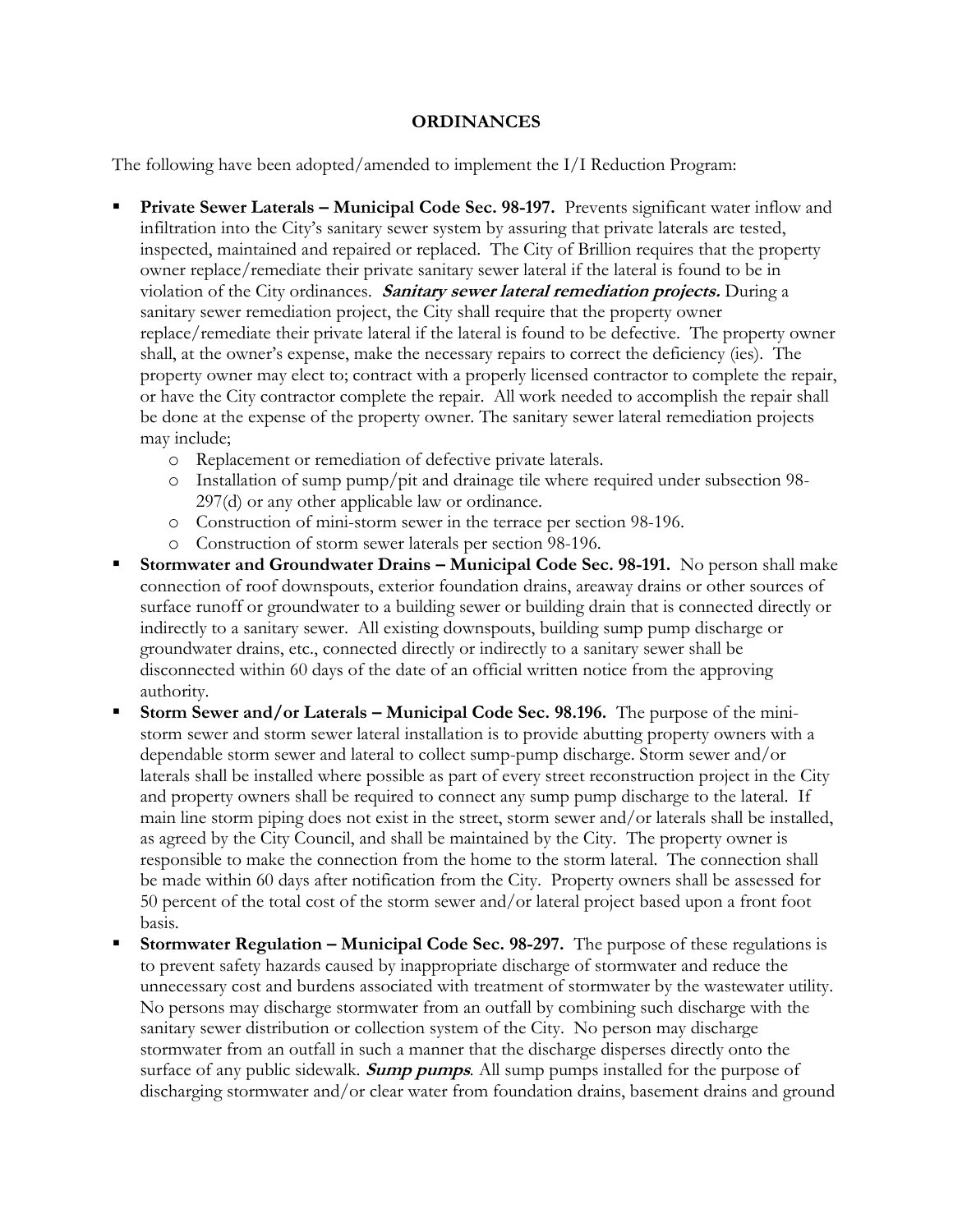infiltration shall discharge into City storm sewer wherever available. Wherever City storm sewer is available shall require, for all building purposes, the connection of the sump pump drainage underground from the building proper to the storm sewer lateral per the specifications of the plumbing inspector in compliance with state code.

#### **PROCEDURES**

The City recognizes that its public sewer system has a finite life and, in many cases, has exceeded the useful life of the system. The City also recognizes that private building sewers possess many of the same characteristics as the public sewer system. The City will undertake the systematic reconstruction of the public sewer system. As part of this reconstruction, the City will conduct sanitary sewer lateral remediation projects. Per City Code, the City may periodically perform special tests to confirm the integrity of the sanitary sewer system, including smoke testing, dyed water testing, air testing, hydraulic testing, closed circuit television inspection, and other testing and inspection techniques approved by the Utility Commission. The City may enter private property to inspect or test a private lateral as allowed by law. The Utility Commission and City Council has adopted an I/I Reduction Plan. Prior to each year's project, the City will conduct wet weather televising to identify defects in the sanitary sewer system and private sanitary laterals that allow extraneous flow or debris to enter the private lateral or the discharge of sewage on the property, or a condition that may interfere with the proper operation of the private lateral. A defect may include;

- Any visible leak
- **Evidence of pipe or joint deterioration**
- Root intrusion into a pipe that separates a pipe joint or enlarges an existing crack
- A misaligned pipe segment, sag, or lack of positive gradient
- A lack of a necessary cleanout cap or manhole cover
- All failing materials
- A downspout, drain, or other connection that allows stormwater or other extraneous water to enter the sanitary sewer system
- A flaw that allows the discharge of sewage on the property or the introduction of extraneous water into the sanitary sewer system

Prior to the project beginning, a letter will be sent to all affected property owners with the cost estimate of the mini-storm sewer and storm sewer lateral. The property owners will then be given a wooden stake or lath to mark the location of the storm sewer lateral stub. If the property owner does not mark the location for the storm sewer lateral, the City contractor will place the lateral at an appropriate location. The storm sewer shall typically be 12 inches or less in diameter, and shall be parallel to the length of the road. Storm sewer laterals shall be installed to a point one foot beyond the property line as part of the project, and shall be 4-inches in diameter or larger as determined by the City engineer, and at a depth dependent on the available depth of the storm sewer. **All properties that have a sump pump and discharge onto the ground must hook up to the mini-storm sewer lateral.** The property owner is responsible to make the connection from the home to the storm lateral.

The property owner shall repair/replace defective private laterals from the main sanitary sewer line to the building. Property owners with defective private sanitary laterals will receive a notice from the City with the option of selecting the sewer lateral remediation option and costs associated with each option. Options include but are not limited to, open cut construction, or pipe bursting. Foundation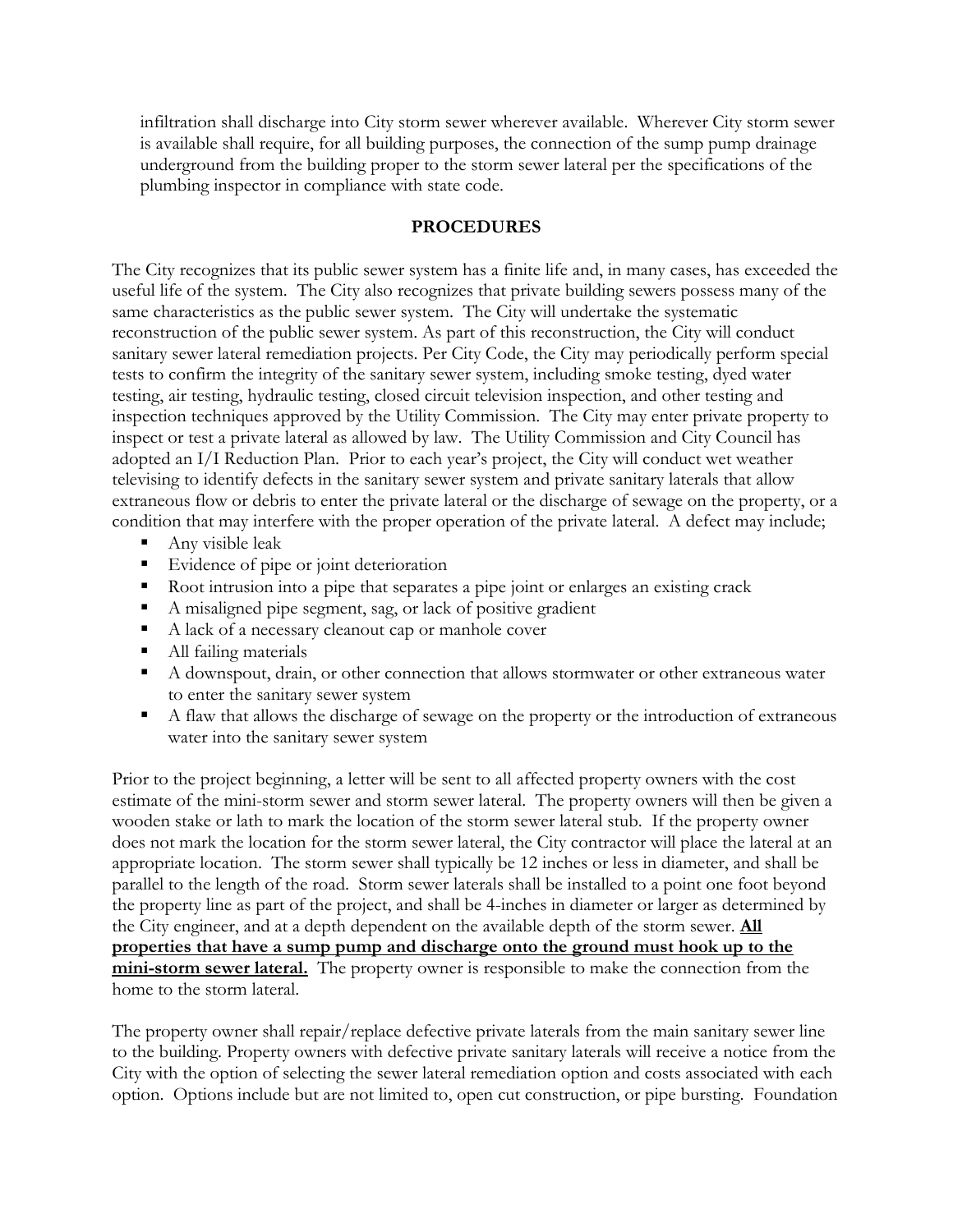drains or drain tiles do not have to be installed, but the property owner may want to consider having a foundation drainage system installed. The foundation drain must be connected to a sump pit. Home inspections will be scheduled with the contractor and building inspector to determine the work to be done at each individual property. Generally the lateral will be remediated from the terrace (back of curb) to the building foundation or the floor drain in the basement. The extent of the remediation will depend on the construction method chosen and the condition of the lateral. The portion of the lateral between the terrace and part of the main line sewer that is not remediated at this time will be replaced as part of a future street or sanitary sewer construction project. The property owner will be responsible for the cost of the replacement of the remainder of the lateral in the future when that project is undertaken.

The project will include patching the basement floor if needed. Any other restoration needed in the home/building and basement will be the responsibility of the property owner and will not be done as part of the lateral remediation project. Any and all fences, trees, shrubs, swimming pools, decks, sheds, porches or other landscaping, paving or structures that will need to be removed in order to facilitate the remediation of the private lateral, will need to be removed and replaced by the property owner at their expense. Final restoration of the yard will be the responsibility of the property owner. The City contractor will backfill the trench or holes that are dug and rough grade the top soil. A two year settlement guarantee will be provided by the contractor. If excavated areas settle within 2 years of the completion of the project, the contractor will be required to make repairs. The contractor will not be responsible for final landscaping. The property owner is responsible to restore the lawn, pavement or garden areas that are disturbed as part of the project and to water the area.

After the project is complete, follow-up visits will be made to check that there is no clear water entering the basement and draining to the floor drain. If after the project is complete there is still clear water entering the basement and/or draining to the floor drain the owner will be required to take corrective action to the extent necessary to prevent clear water from entering the sanitary sewer system.

### **SPECIAL ASSESSMENT BILLING**

Invoices will be mailed on or before October 1 of the year of assessment. Property owners will have no less than thirty (30) days from the date of the invoice to make payment, or choose to participate in the Installment Payment Plan as indicated below. Property owners who do not respond to the invoice will have the entire outstanding balance added to the annual tax bill in full as a special assessment. Installment payments will bear an interest rate of 1% above the City's borrowing rate on the unpaid balance. (Interest rate for new subdivision development is 1% above the City's borrowing rate.)

| <b>AMOUNT DUE</b>     | PAYMENT PERIOD             |
|-----------------------|----------------------------|
| $$500.00$ or less     | Installments Not Available |
| $$501.00 - $1,499.00$ | Three $(3)$ years          |
| $$1,500.00$ or more   | Five (5) years             |